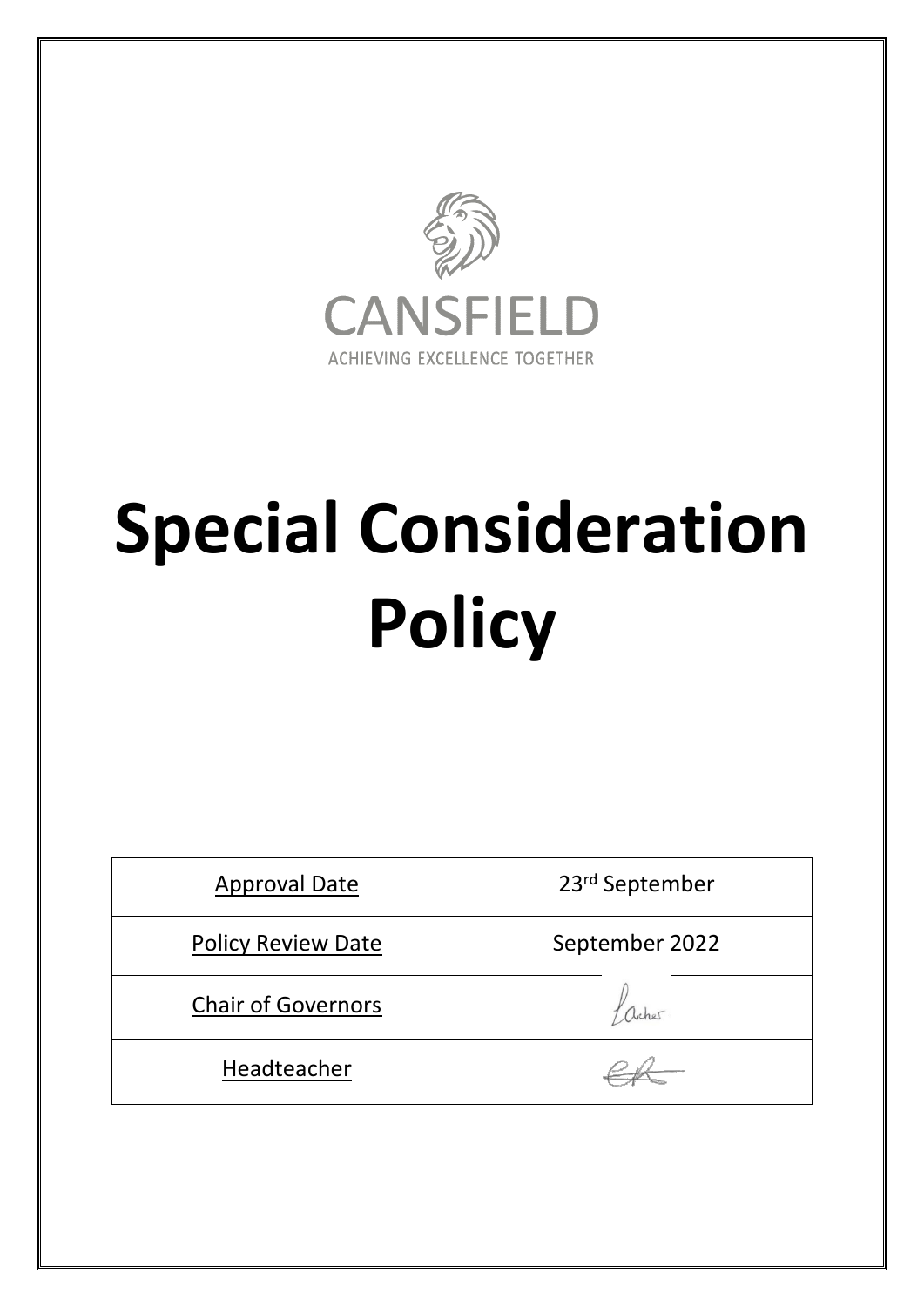## **1. Key Staff Involved**

| Role           | Name(s)              |
|----------------|----------------------|
| Head of Centre | Dr G Baker           |
| Exams Manager  | <b>Miss L Archer</b> |
| SLT member(s)  | <b>Mr C Lomas</b>    |

## **2. Introduction**

(updated 2021/22) Special consideration is given to a candidate who has temporarily experienced illness, injury or some other event outside of their control at the time of the assessment. It is applied when the issue or event has had, or is reasonably likely to have had, a material effect on a candidate's ability to take an assessment or demonstrate his or her normal level of attainment in an assessment. (SC 1)

Special consideration can go some way to assist a candidate affected by a potentially wide range of difficulties, emotional or physical, which may influence performance in their examinations. It cannot remove the difficulty faced by the candidate. This means that there will be some situations where candidates should not be entered for an examination. This is because only minor adjustments can be made to the mark awarded. To make larger adjustments would jeopardize the standard of the examination. (SC 1)

## **3. Purpose of the Policy**

The purpose of this policy is to identify roles and responsibilities within the special consideration process and confirms Cansfield High School will submit an application for special consideration where a candidate meets the published criteria. (GR 5.9)

#### **4. Eligibility for special consideration**

- Candidates will be eligible for special consideration if they have been fully prepared and have covered the whole course but performance in the examination, or in the production of coursework or nonexamination assessment, is materially affected by adverse circumstances beyond their control (SC 2.1)
- Special consideration must be applied for at the time of the assessment (SC 2)
- Candidates will NOT be eligible for special consideration if preparation for, or performance in the examination is affected by the reasons detailed in the JCQ publication **A guide to the special consideration process** (SC 2.3)

#### **4. Roles and Responsibilities**

# **4.1 The role of the head of centre**

- Be familiar with, refers to and directs relevant centre staff to the annually updated JCQ publication **A guide to the special consideration process**
- Ensure where a candidate meets the published criteria, an application for special consideration will be submitted to the relevant awarding body by the exams office/officer

# **4.2 The role of the exams office/officer**

- Refer to the criteria detailed in the JCQ publication **A guide to the special consideration process** to determine where a candidate is/is not eligible for special consideration
- Where a candidate meets the published criteria, submit an application for special consideration to the relevant awarding body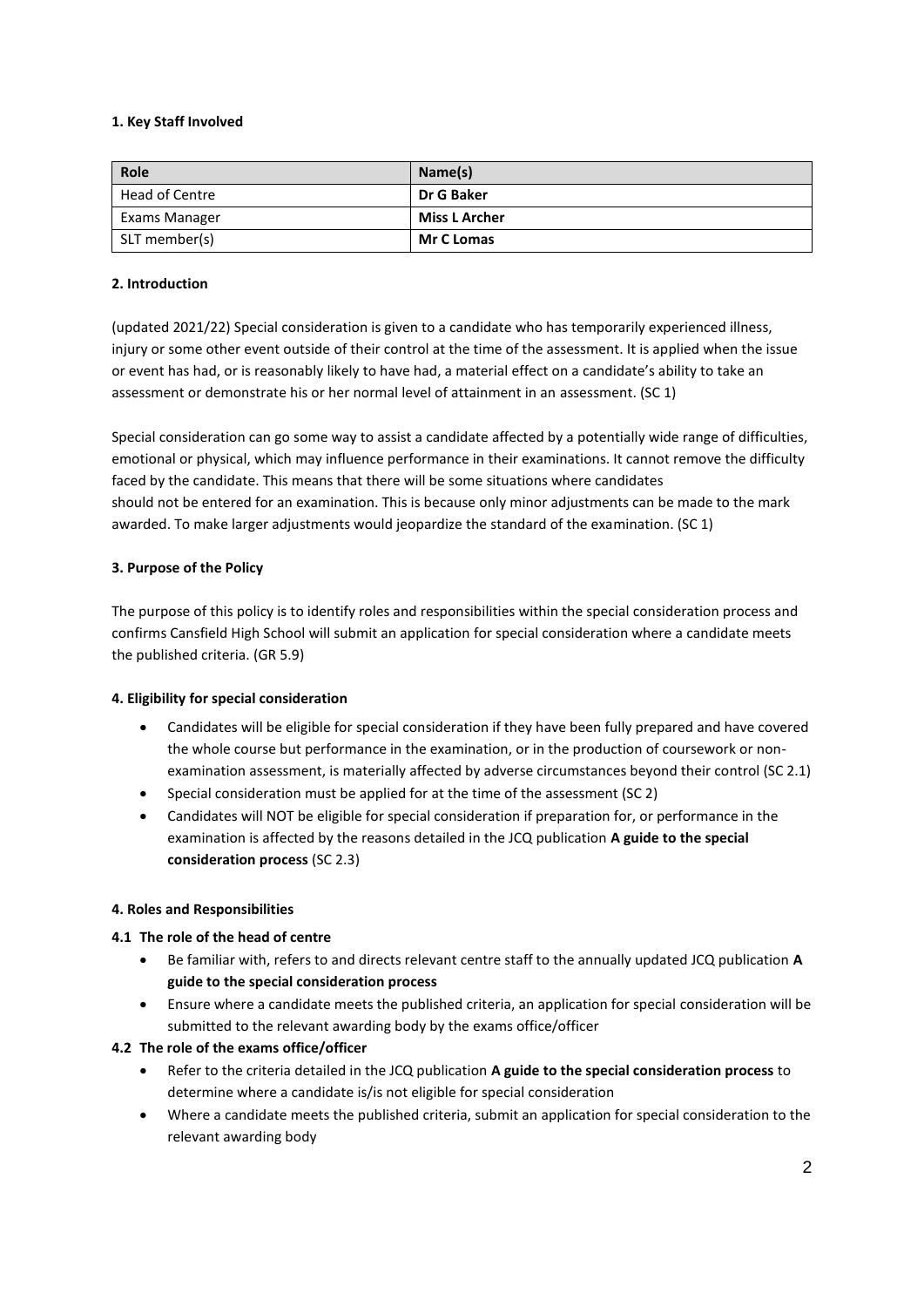## **4.3 The role of the senior leader**

Produce signed evidence to support all applications for special consideration (SC 6)

## **4.4 The role of other staff**

 Provide any appropriate evidence or information that may be required to determine a candidate's eligibility for special consideration

### **4.5 The role of an affected candidate (or parent/carer)**

 Provide any medical or other evidence that may be required to confirm eligibility for special consideration

## **5. Applying for special consideration**

- At Cansfield High School , where a candidate is eligible, special consideration will be applied for at the time of the assessment in accordance with the regulations as detailed in the JCQ publication **A guide to the special consideration process**.
- For candidates who are present for the assessment but disadvantaged Cansfield High School must be satisfied that there has been a material detrimental effect on candidate examination performance or in the production of coursework or non-examination assessment.

Examples where a candidate/candidates may be eligible for special consideration include:

- A candidate arrives for the examination and is clearly unwell, extremely distressed and/or may have sustained an injury that requires emergency access arrangements to be put in place:
	- $\circ$  the candidate is kept under centre supervision (from 30 minutes after the published starting time for that examination until they begin it) while appropriate arrangements are put in place for the candidate to take the examination (ICE 7.4)
	- $\circ$  special consideration is applied if this indisposition has had, or is reasonably likely to have had, a material effect on the candidate's ability to demonstrate his or her normal level of attainment in the examination (SC 1)
- Application for an allowance on the last paper taken in a day when a candidate has been entered for three or more examinations timetabled for the same day and the total duration of those papers is more than 5 hours 30 minutes (GCSE examinations) or more than 6 hours (GCE examinations) (SC 3.3)
- Serious disturbance during the examination (SC 2.1)
- Candidates will not be eligible for special consideration if preparation for, or performance in the examination is affected by a minor disturbance in the examination room caused by another candidate, such as momentary bad behaviour or a mobile phone ringing (SC 2.3)

#### **6. Candidates who are absent from a timetabled component/unit for acceptable reasons**

If a candidate is absent for acceptable reasons, and Cansfield High School can support this, special consideration will be applied for if the examination missed is in the terminal series and the minimum requirements for enhanced grading in cases of acceptable absence can be met. (SC 4)

For unitised examinations taken in an examination series prior to certification, candidates must be re-entered for any missed units at the next assessment opportunity. Unless there are difficulties arising, e.g. group performances which cannot be repeated, special consideration will not be awarded. (SC 4)

#### **7. Other Issues**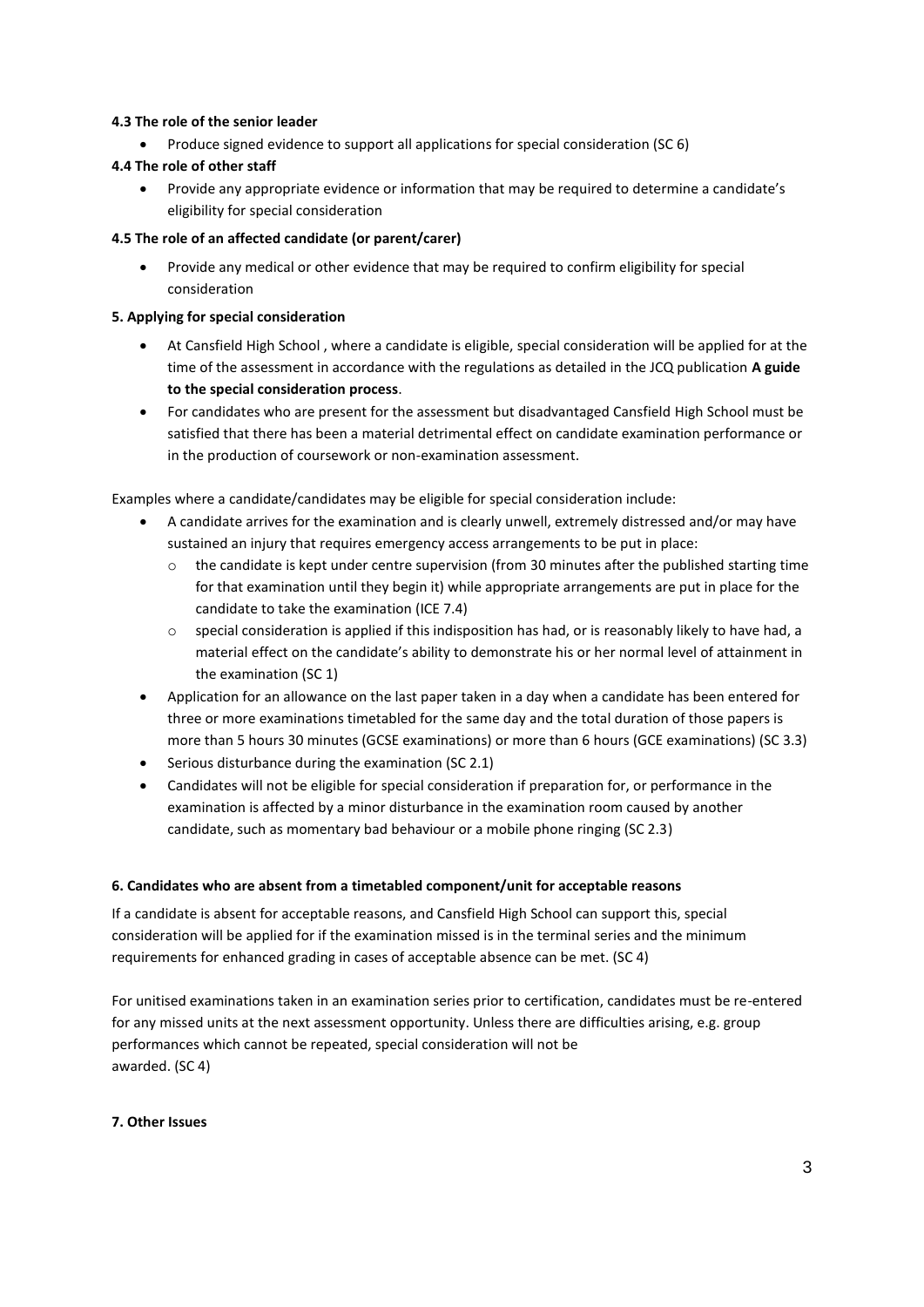Where other issues or problems affect a candidate or a group of candidates, special consideration will be explored in **A guide to the special consideration process** and applied for where eligible. This may include, for example:

- Other certification (SC 5)
- Coursework/non-examination assessment extensions (SC 5)
- Shortfall in work (coursework/non-examination assessment) (SC 5)
- Lost or damaged work (non-examination assessment components) (SC 5)
- Candidates taking an incorrect or defective question paper (SC 5)
- Candidates undertaking the wrong controlled assessment or non-examination assessment
- assignment (SC 5)

Where a candidate may be eligible for special consideration (a post assessment adjustment) in a vocational qualification, Cansfield High School will follow **A guide to special consideration** (section 7) and awarding body guidance to determine if, when and how an adjustment can be applied for.

# **8. Processing applications for special consideration**

## **8.1 The role of the head of centre**

 Ensure all eligible applications are supported by signed evidence produced by a member of the senior leadership team (SC 6)

## **8.2 The role of the exams office/officer**

- Ensure applications are processed as required by the awarding bodies
- Ensure a candidate/candidates (or a parent/carer) understands that all cases must be dealt with by the centre [SC 6]
- Ensure that special consideration is applied for at the time of the assessment
- Ensure special consideration is not applied for in a cumulative fashion and where a candidate may be affected by different indispositions, ensure special consideration is only applied for the most serious indisposition
- Keep evidence to support all applications on file until after the publication of results and provide the signed evidence produced by a member of the senior leadership team in support an application where this may be requested by an awarding body (SC 6)
- Meet the awarding body deadline(s) for submitting applications

# **9. Submitting applications for special consideration**

At Cansfield High School, where a candidate or group of candidates is/are eligible for special consideration, applications will be submitted to the relevant awarding body following the published processes in **A guide to the special consideration process**.

#### **9.1 Timetabled written examinations**

 Applications for individual candidates will be submitted online by logging into the relevant awarding body secure extranet site and following the links to special consideration (where the awarding body's secure site accepts applications online)